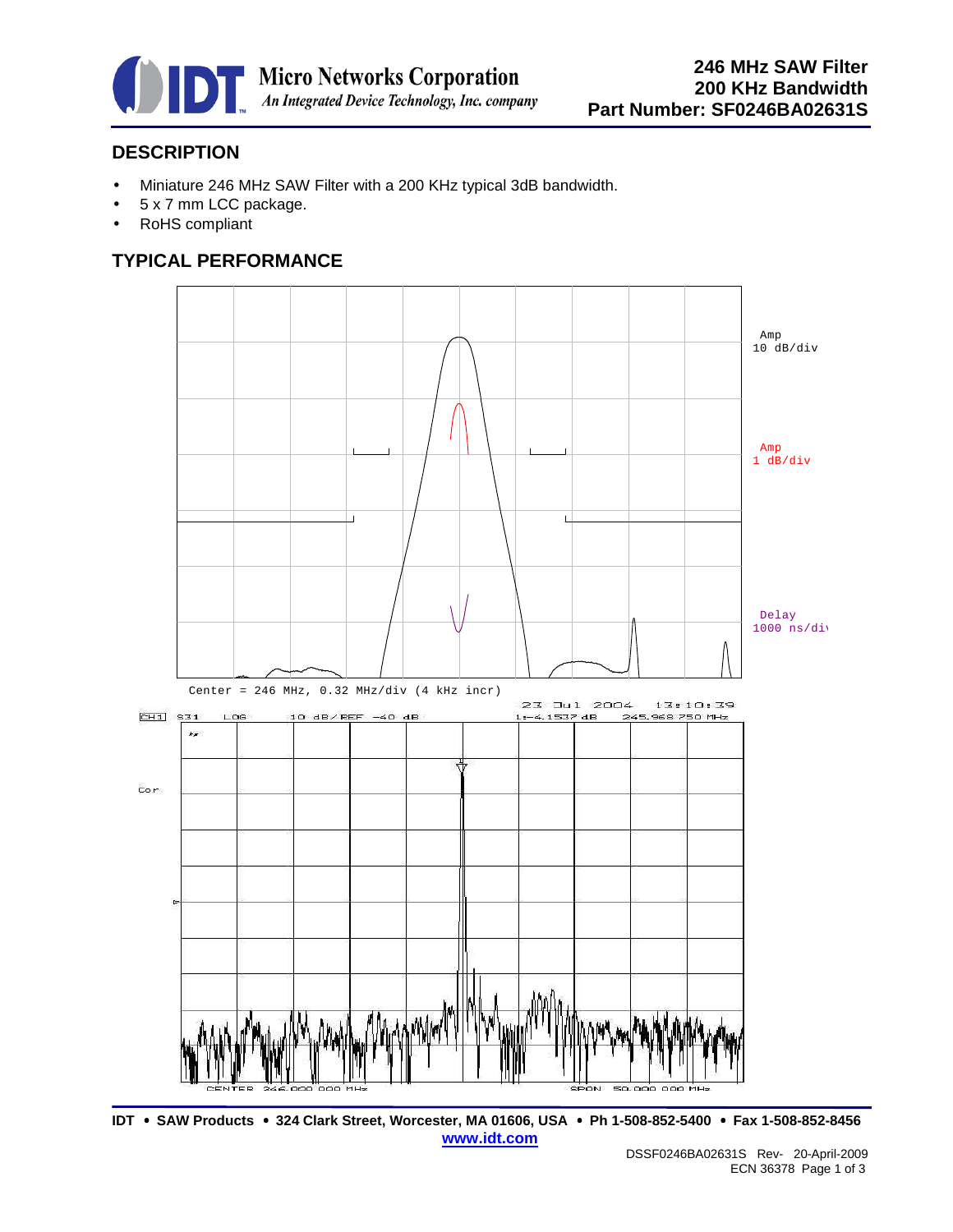

# **SPECIFICATION**

| Parameter                                   | <b>Min</b> | <b>Typ</b> | <b>Max</b> | <b>Units</b> |
|---------------------------------------------|------------|------------|------------|--------------|
| Center Frequency F <sub>c</sub>             |            | 246        |            | <b>MHz</b>   |
| Minimum Insertion Loss (Fc±50KHz) IL        |            | 5.4        | 6.5        | dB           |
| Passband Ripple (Fc±50KHz)                  |            | 1.3        | 2.0        | dB           |
| Group Delay Ripple (Fc±50KHz)               |            | 0.65       | 3.0        | μs           |
| Attenuation (Reference level from min I.L.) |            |            |            |              |
| Fc $-25$ to Fc $-1.6$ MHz                   | 50         | 60         |            | dB           |
| Fc $-1.6$ to Fc $-0.6$ MHz                  | 32         | 55         |            | dB           |
| Fc $-0.6$ to Fc $-0.4$ MHz                  | 20         | 55         |            | dB           |
| Fc +0.4 to Fc +0.6 MHz                      | 20         | 55         |            | dB           |
| Fc +0.6 to Fc +1.6 MHz                      | 32         | 47         |            | dB           |
| Fc $+1.6$ to Fc $+25$ MHz                   | 50         | 60         |            | dB           |

## **MAXIMUM RATINGS**

| <b>Parameter</b>                   | <b>Min</b>     | <b>Max</b> | <b>Units</b> |
|------------------------------------|----------------|------------|--------------|
| Storage Temperature Range          | -40            | +85        | °C           |
| <b>Operating Temperature Range</b> | $-20$          | +60        | ٥C           |
| Input Power Level                  | $\blacksquare$ | 10         | dBm          |
| DC Voltage                         |                | 5          | VDC.         |

#### **MATCHING CIRCUIT**



#### Notes:

- 1. Recommend 2% or better tolerance matching components. Typical inductor Q=40.
- 2. Optimum values may change depending on board layout. Values shown are intended as a guide only.